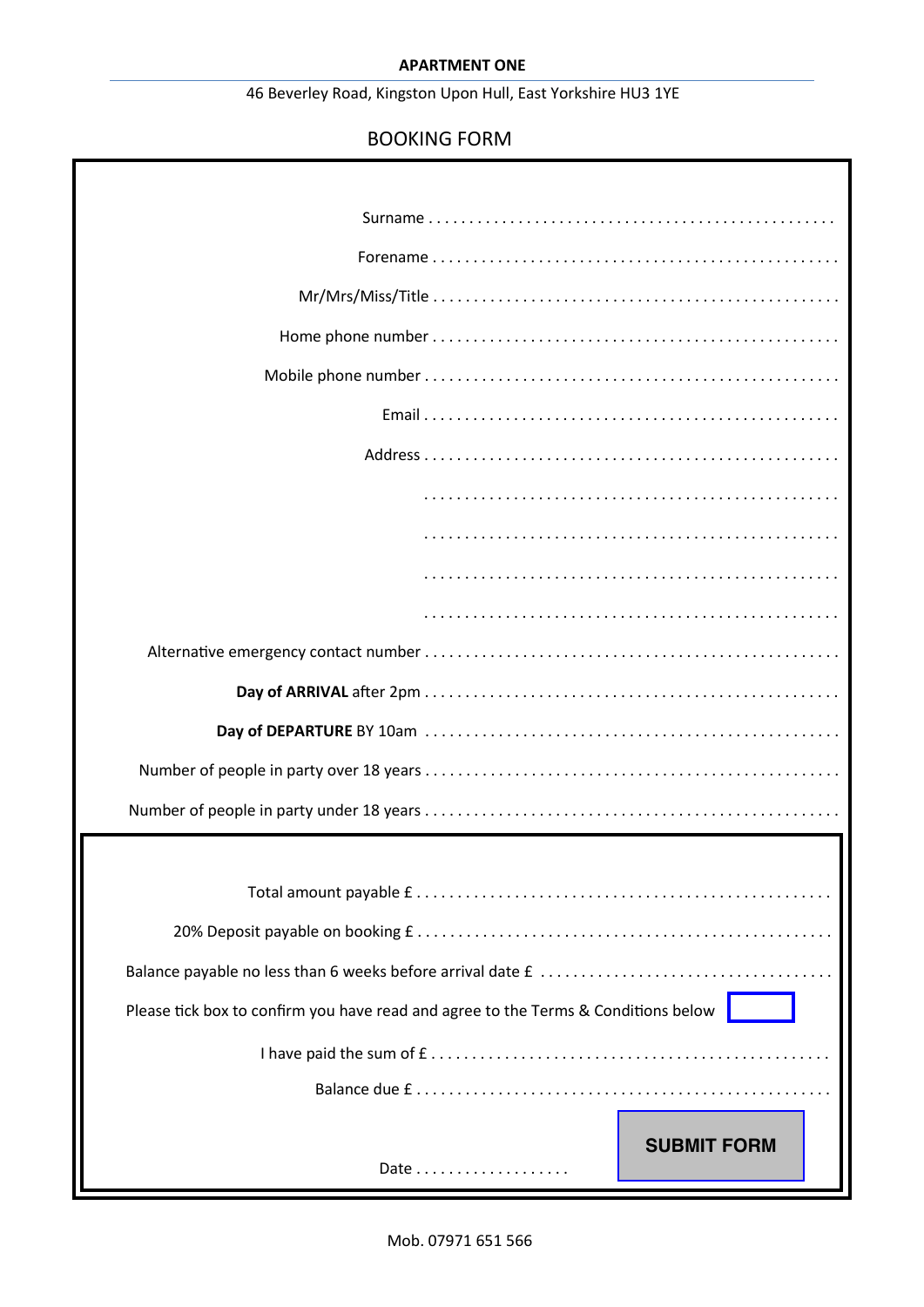## 46 Beverley Road, Kingston Upon Hull, East Yorkshire HU3 1YE

# **Terms & Conditions -** Please retain a copy for reference

**General** - Reservations - a booking is only confirmed once we have received a deposit we will then confirm your booking in writing. A provisional reservation will be held for 7 days and if we have not received a deposit within this time the reservation will lapse.

## **Deposit** –

A 20% deposit is payable to secure the booking.

The balance is payable not later than 6 weeks before the start date.

If your holiday begins less than 6 weeks from the time of booking, the full fee is payable to secure the booking. If the balance payment is not received by the due date, as set out in the confirmation letter, then the guest will lose their booking and the deposit will be forfeit.

**Cancellation** - In the event of cancellation less than 6 weeks before a holiday begins the whole rent is payable unless we succeed in re-letting in which case  $E20$  will be deducted as an administration fee and the rest refunded. With more than 6 weeks notice, only the deposit will be forfeit minus a  $£10$  administration fee.

**Cancellation Insurance** - Traditionally people have not taken out insurance for UK holidays but it is strongly recommended that you do.

**Payment options** - Payment can be made by cheque made out to Bronwen Glazzard, debit/credit card, PayPal or bank transfer.

Any charges raised against APARTMENT ONE by their bank for handling dishonoured cheque, bank transfers or any other payments will be passed on to the guest who is liable to reimburse APARTMENT ONE within seven days of receipt of notification.

**Overseas Bookings** - Overseas guests may pay in sterling by MasterCard, Visa, or by international electronic transfer. Any charges for payments from overseas will be passed on to the guest.

**Arrival and Departure** - Tenancies commence at 2pm on the first day and terminate at 10am on the day of departure unless otherwise notified in your confirmation letter.

**Smoking** - The apartment building is a NO SMOKING area and smoking is not permitted in any part, which includes any internal communal areas. Smoking is permitted on the patio area.

**Linen** - Fresh bed linen and towels are provided for each stay. Laundry facilities are provided within the apartment.

**Pets** – Sorry, NO PETS are allowed.

**Electricity, central heating** - Electricity and central heating are included in the rental.

**Parking** – Secure, designated on site parking is provided for one car only.

**Website Descriptions** - some of the information on the website relates to matters beyond the properties such as shops and pubs. Closure of such premises and other changes to external facilities are outside our control.

**The Guests' Obligations** - The guest agrees:-